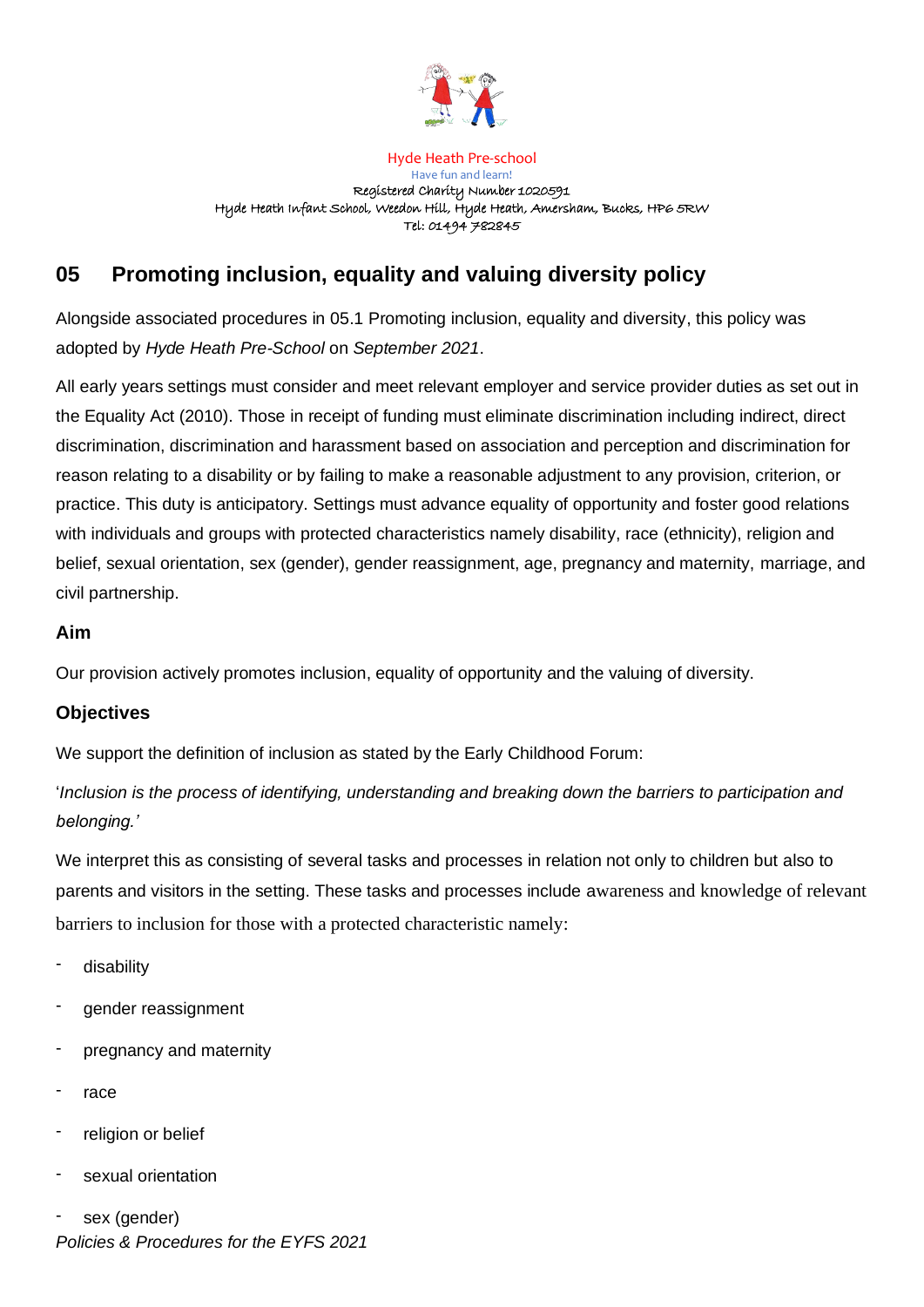age

marriage or civil partnership (in relation to employment)

This includes unlawful behaviour towards people with protected characteristics. Unlawful behaviour being direct discrimination, indirect discrimination, associative discrimination, discrimination by perception, harassment, and victimisation (in addition, we are aware of the inequality that users facing socio-economic disadvantaged may also encounter). We will not tolerate behaviour from an adult which demonstrates dislike and prejudice towards groups and individuals living outside the UK (**xenophobia**). This also applies to the same behaviour towards specific groups of people and individuals who are British Citizens residing in the UK.

We promote understanding of discrimination - through training and staff development - the causes and effects of discrimination on both adults and children and the long- term impact of discrimination; the need to protect children from discrimination and ensure that childcare practice is both accessible and inclusive; the need for relevant support to allow children to develop into confident adults with a strong positive selfidentity.

- Developing practice that includes:
	- Developing an environment which reflects the 'kaleidoscope' of factors that can provide settings with a myriad of influences and ideas for exploring and celebrating difference.
	- Ensuring that barriers to inclusion are identified and removed or minimised wherever possible; for example, we complete 01.1b Access audit form.
	- Understanding, supporting and promoting the importance of identity for all children and recognising that this comprises multiple facets which are shaped by a 'kaleidoscope' of factors including British values, 'race'\ethnicity and culture, gender, difference of ability, social class, language, religion and belief, and family form and lifestyle, which combine uniquely in the identity of each individual; for example, we welcome and promote bi/multi-lingualism and the use of alternative communication formats such as sign language, and we promote gender equality while at the same time recognising the differences in play preferences and developmental timetables of girls and boys.
	- Recognising that this 'kaleidoscope' also reflects negative images which may be internalised and negatively affect the development of self-concept, self-esteem, and confidence.
	- Promoting a welcoming atmosphere that genuinely appreciate British values, different cultural and personal perspectives, without stereotyping and prejudicing cultures and traditions on raising children, by always involving parents.
	- Promoting community cohesion and creating an environment that pre-empts acts of discrimination so that they do not arise.
	- Recruitment of staff to reflect cultural and language diversity, disabled staff, and staff of both genders.